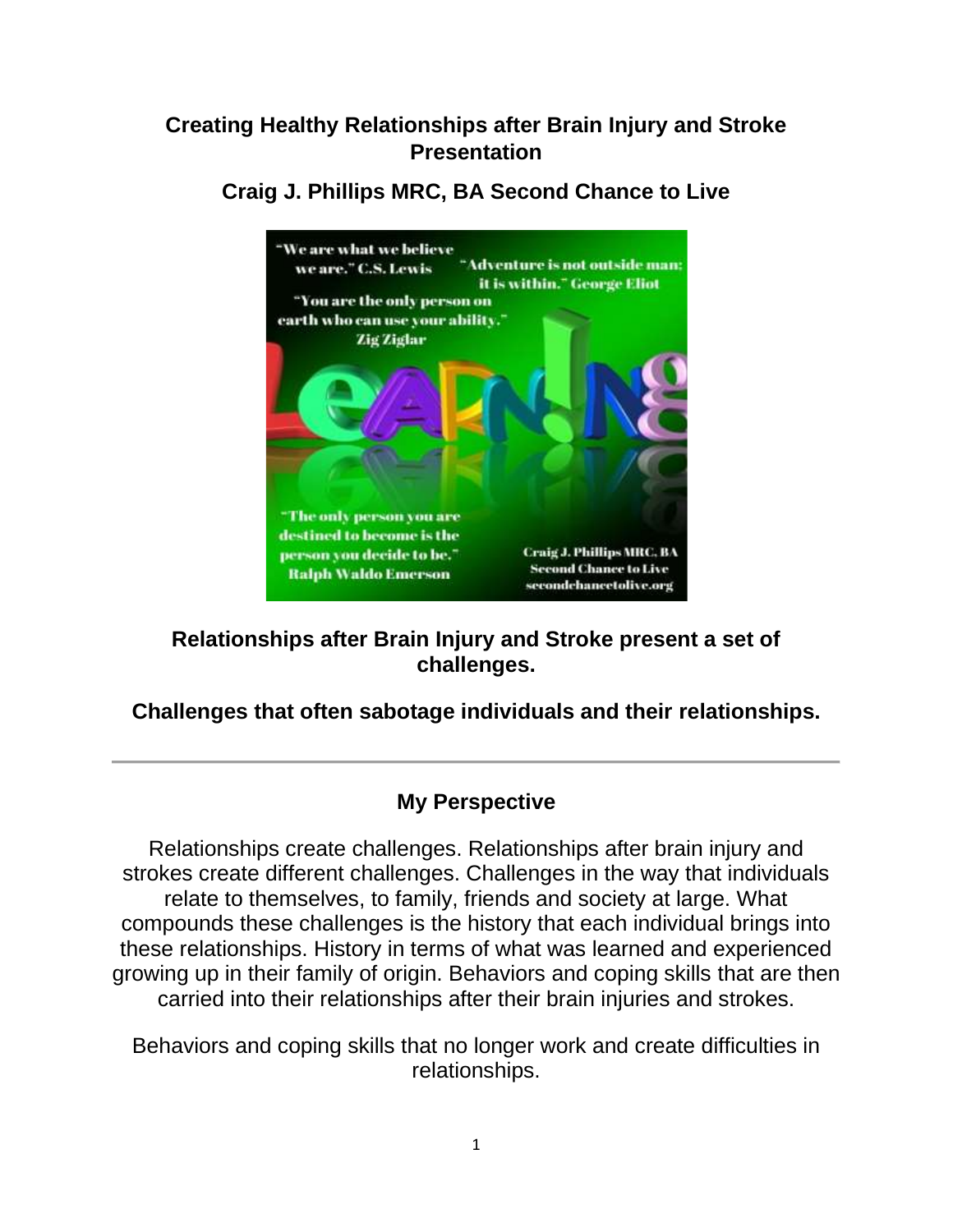# **Family of Origin History**

History in terms of what they experienced and how they interacted in past relationships. If there was dysfunction in those family of origin relationships, that learned dysfunction will be brought into other relationships. Such dysfunction can continue to undermine and sabotage relationships unless new behaviors are learned and used in relationships. Apart from awareness and acceptance individuals living with brain injury and strokes may find themselves blamed, shamed and scapegoated for difficulties.

# **The Impact of Denial**

To not address the dysfunction in relationships, denial enters in and feelings are frozen. Once an individual experiences a brain injury or a stroke another dynamic enters into their relationships. Once external wounds heal, the impact of the brain injury and stroke become invisible. Denial from the impact of "history" and denial surrounding the impact of a brain injury or stroke now compounds difficulties in relationships

# **Navigating Relationships**

Navigating relationships amidst denial of "history" and denial of the impact of the brain injury and stroke often becomes a mystery. As a result, the individual may find themselves alienated from relationships with other people and themselves. The result can be an acute sense of isolation.

# **My Own Experience**

For many, many years I had no idea that my life was being impacted by the open skull fracture and brain injury that I sustained when I was 10 years old. Once my external wounds healed, I looked "normal". When asked, friends would tell me that there was something different about me, but they could not put their "put their finger on it." I could not "put my finger on it" either because my and other people's denial kept it hidden.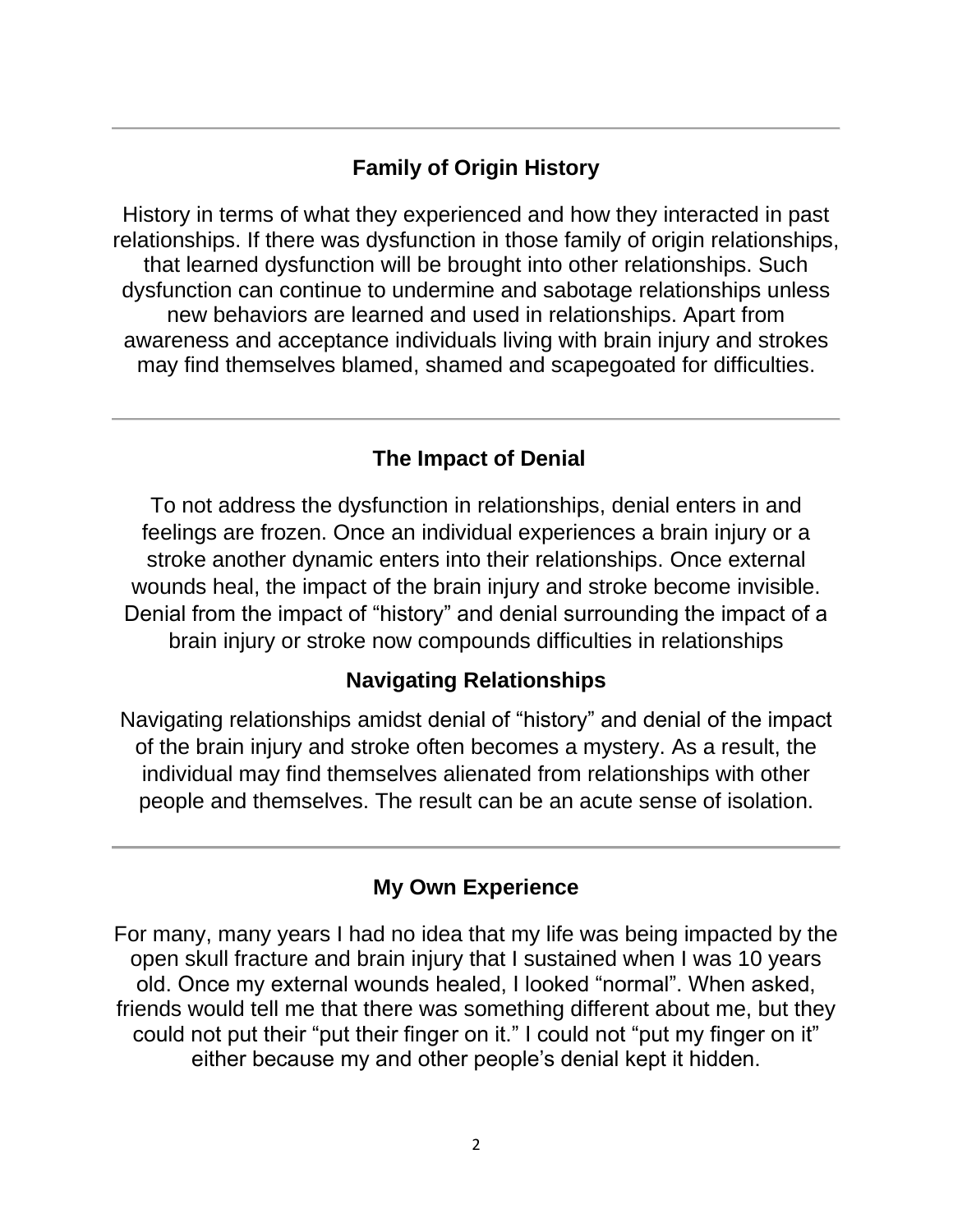The result from adopting the denial of my reality was alienation. Alienation from myself and alienation from other people. Alienation from myself for not being able to "get it right" and alienation from other people for not "getting it right". In response, I strove all the more while experiencing a tremendous amount of shame. Shame for feeling that I did not just make mistakes, but that I was a mistake.

#### **But thank God that I did not give up on the process. Give up on the process, a loving God or myself.**

## **What I Discovered about Denial and Relationships**

What I discovered is that people often need to stay in denial for several reasons. People stay in denial because they believe we are making excuses. People stay in denial because to come out of their denial would mean that they would need to make changes and feel feelings. Changes that they may not know how to make or want to make. Feelings that they may not know how to feel or want to feel as they relate to us in our reality.

Nevertheless, the reality was and is that I am the only one who needed and needs to accept and own my reality. I was and am the only one who could and can do anything about how my life is being by my history, my brain injury and my invisible disability. I am the only one who could or can do anything to change how my life. Change how my life has or is being impacted by my brain injury, my invisible disability and my "history".

#### **I am the only one who can change, to find freedom from my history to have functional relationships.**

#### **The Buck Stops with Me – Finding Freedom from the Impact of Denial**

I was and am the only one who could or can work a program of recovery to change my behavior and how my "history" impacts me. I was and am the only one who could or can change the way that I relate to myself and to other people. I was and am the only one who could or can stop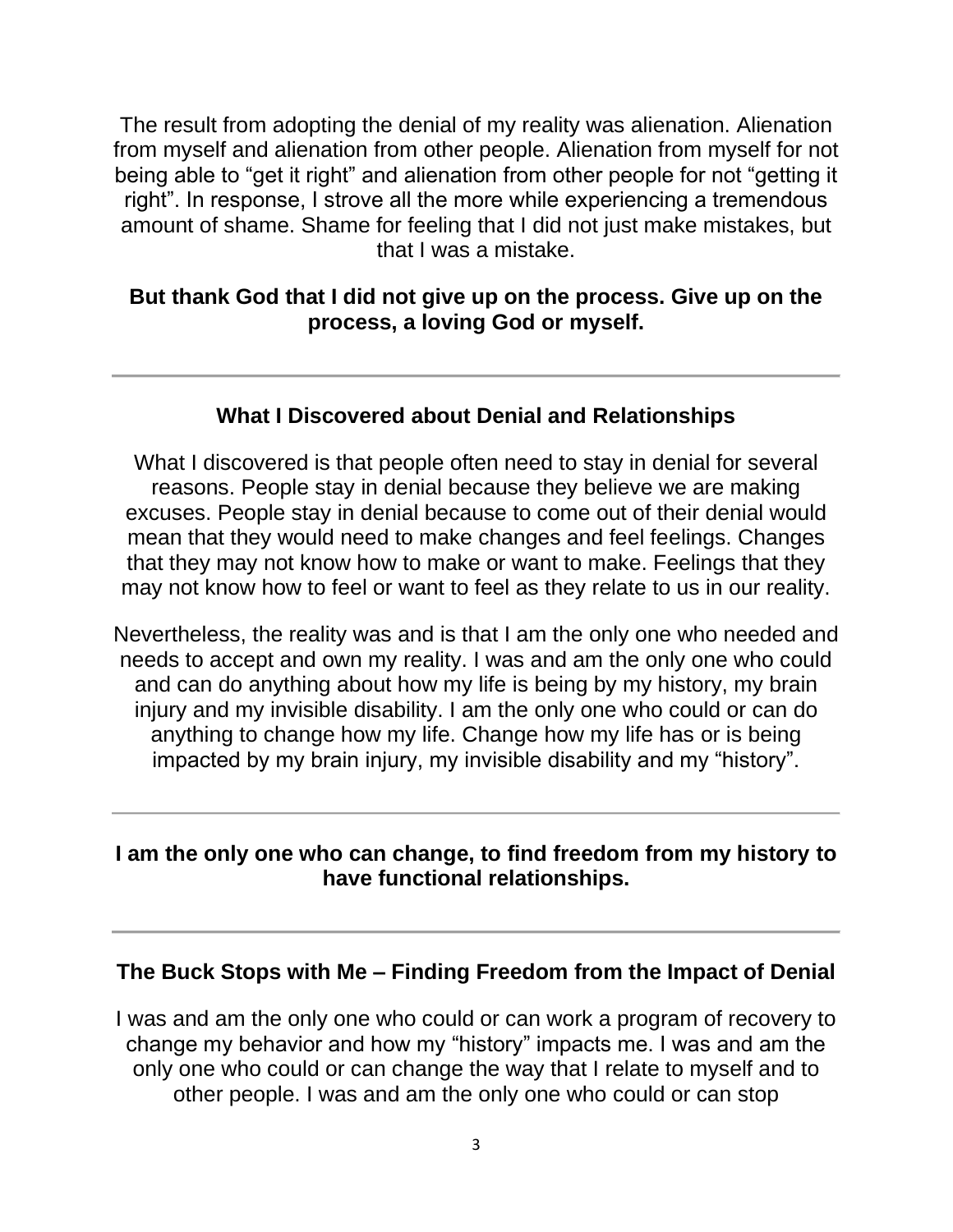participating in behaviors that no longer work for me. I was and am the only one who could or can do anything to make my life, well-being and my relationships better in time. I am the only one who could or can stop sabotaging my life and relationships.

## **"Be miserable. Or motivate yourself. Whatever has to be done, it's always your choice." Wayne Dyer**

## **"There's only one corner of the universe you can be certain of improving, and that's your own self." Aidous Huxley**

# **Understanding the People, We Have Relationships**

To grow in self-awareness, self-acceptance, self-esteem and self-respect I need to understand that I interact with different types of people. Different types of people understanding or denying their "history" and different types of people who are aware or unaware of brain injuries, strokes and invisible disabilities. Through being aware of these different types of people I find the freedom to detach, keep the focus on myself and run my own race.

## **People I interact with as a brain injury survivor and an invisible disability.**

1. They are completely oblivious to my being a traumatic brain injury (tbi) survivor or for that matter do not care.

2. They hear that I am a tbi survivor, but because my disability is invisible believe that I am somehow using my invisible disability as an excuse.

- 3. The know that I have am a tbi survivor and that my brain injury has affected me in some manner, but still want me to function as an individual without a brain injury.
- 4. They thankfully realize that I am a traumatic brain injury survivor and that my brain injury interferes with my ability to work with people, especially with those in the first three groups.

# **People that I interact with as individuals with "history"**

1. They are oblivious to their "history" and how their "history" impacts their lives, their relationships and other people.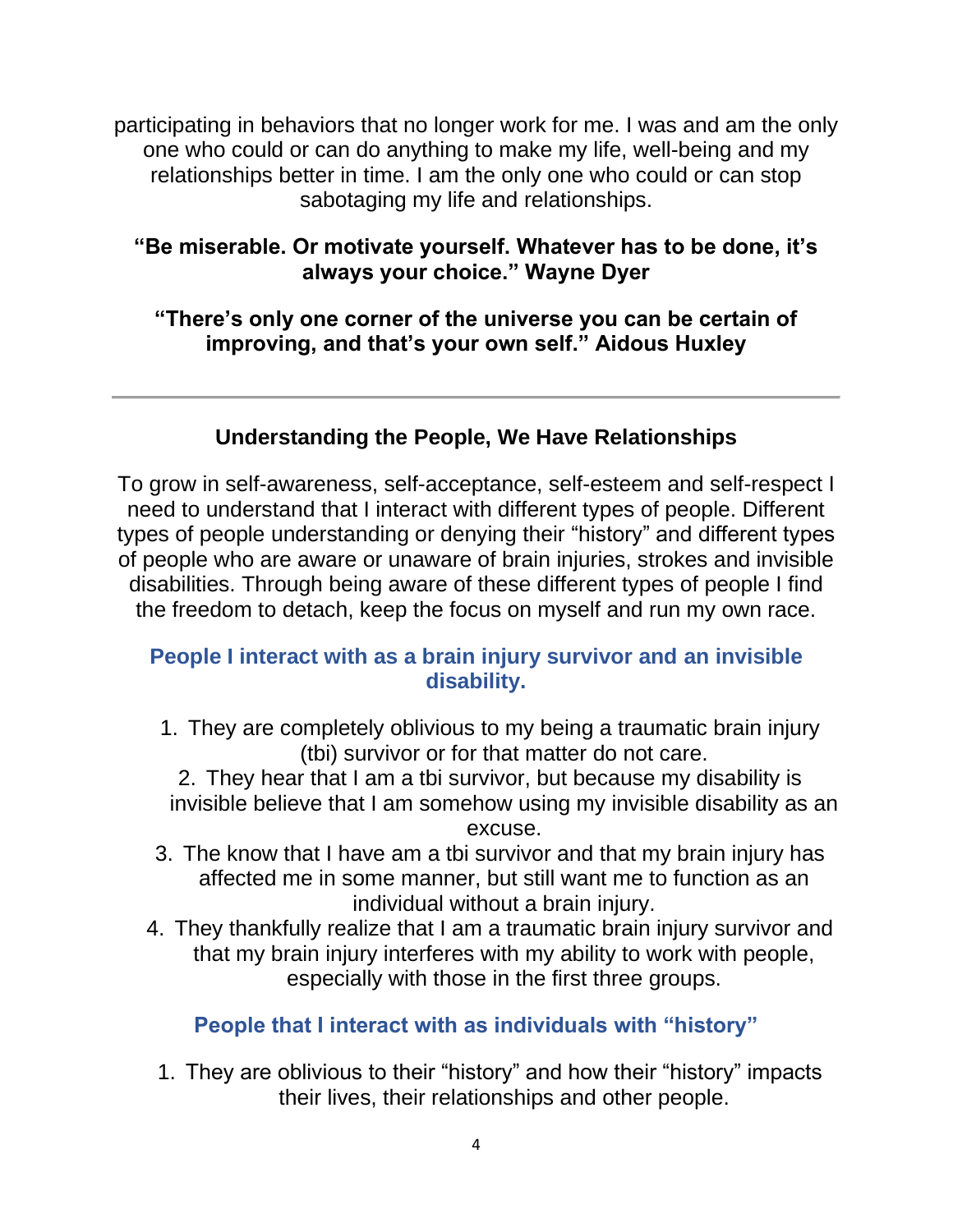- 2. They are aware of their history, but chose to blame other people for how their lives and relationships have and are being impacted. 3. They are aware of how their "history" impacts their lives and relationships and take responsibility for how they react and respond.
- 4. They are aware of how their "history" and their brain injury and stroke impacts their lives and relationships and they work to be empowered.

## **"If you want to improve your self-worth, stop giving other people the calculator." Tim Fargo**

Through my experience I have found that it is a waste of time and energy to try and change people's minds. By accepting that reality, I am able to grow in self-awareness, self-acceptance, self-esteem and self-respect.

## **"Not everyone will understand your journey. That's okay. You're here to live your life, not to make everyone understand." Banksy**

Through accepting that I am powerless to change anyone's mind, I am free to explore what may be limiting me. Among needing to grow in my awareness and acceptance of my brain injury and invisible disability, I needed to understand how my "history" impacted and impacts my life, wellbeing and relationships

#### **"You are the only person on earth who can use your ability." Zig Ziglar**

#### **Insight into What I Discovered about my History that Set me Free**

Below are my 12 eBooks (4 of which are video presentation eBooks) in which I share what I discovered about my history.

My history in terms of how my life and relationships had been impacted apart from my brain injury and invisible disability.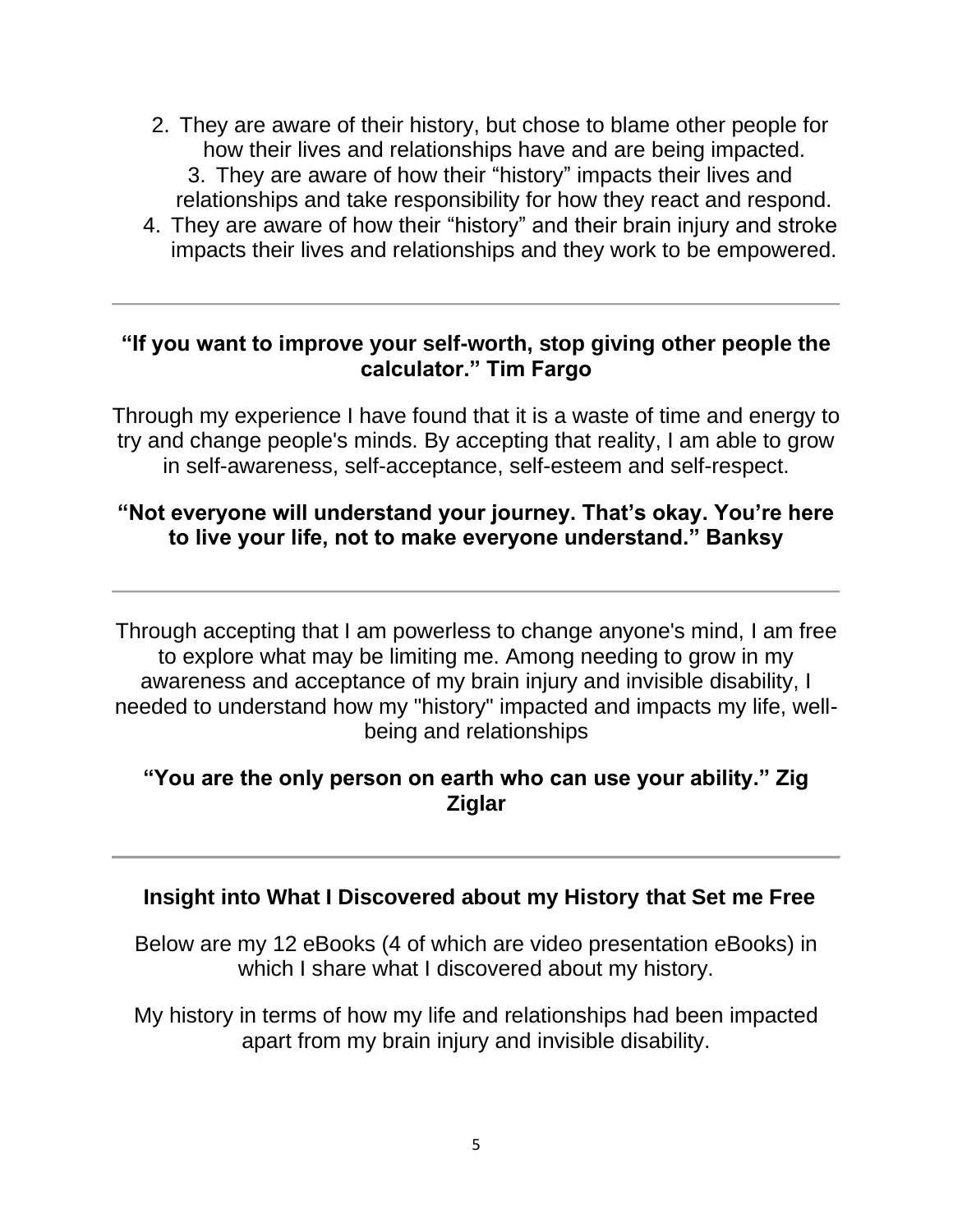Through being aware, I was able to find a freedom from that which was out of my control and stop being a prisoner of my "history".

# **An Invitation**

I would invite you to read through, or watch and listen to the articles in my eBooks. By doing so, you may find what I learned about my history and my brain injury insightful. Insightful into how your "history" and your brain injury or stroke may be impacting your life and relationships.

# **Click on the below links to read the PDF file of each eBook.**

**[Living with a Brain Injury eBook Putting the Pieces in Place 60 Video](https://secondchancetolive.org/wp-content/uploads/2016/08/Living-with-a-Brain-Injury-Putting-the-Pieces-in-Place-Video-Presentation-eBook-6.pdf)  [Presentations \(PDF file\)](https://secondchancetolive.org/wp-content/uploads/2016/08/Living-with-a-Brain-Injury-Putting-the-Pieces-in-Place-Video-Presentation-eBook-6.pdf)**



# **[Being Your own Hero through Overcoming Adversity –](https://secondchancetolive.org/wp-content/uploads/2015/12/Being-Your-Own-Hero-Through-Overcoming-Adversity-Tools-for-Rebuilding-Your-Life-e-Book-revised-April-20-2015-Final-December-26-2015.pdf) Tool for [Rebuilding Your Life eBook](https://secondchancetolive.org/wp-content/uploads/2015/12/Being-Your-Own-Hero-Through-Overcoming-Adversity-Tools-for-Rebuilding-Your-Life-e-Book-revised-April-20-2015-Final-December-26-2015.pdf)**

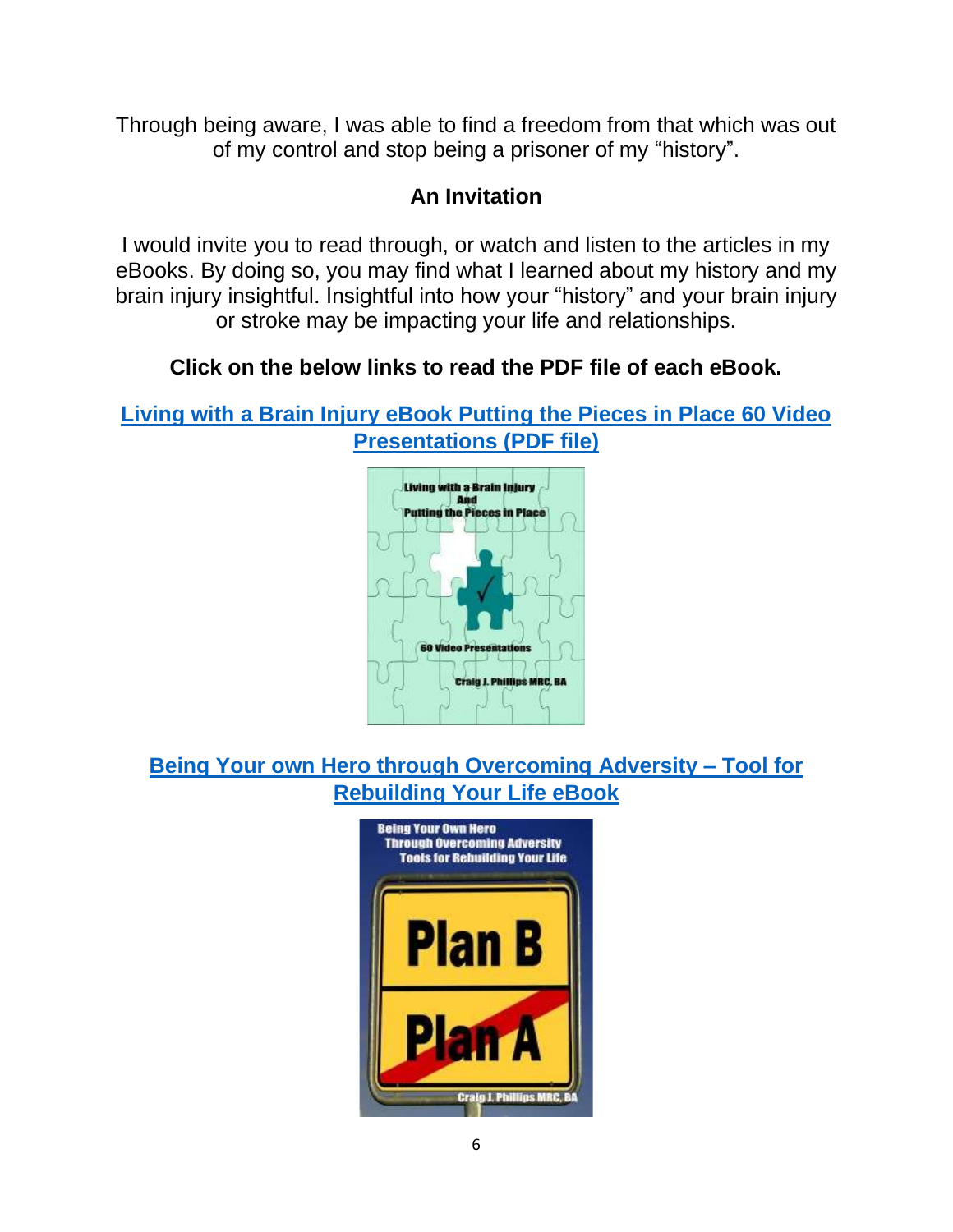## **[Living with a brain injury and Building Self-Esteem and Self-](https://secondchancetolive.org/wp-content/uploads/2015/12/Living-with-a-Brain-Injury-Building-Self-Esteem-and-Self-Acceptance-e-Book-December-29-2015.pdf)[Acceptance eBook](https://secondchancetolive.org/wp-content/uploads/2015/12/Living-with-a-Brain-Injury-Building-Self-Esteem-and-Self-Acceptance-e-Book-December-29-2015.pdf)**



## **Living with a Brain Injury**, **[Making Sense of Why and What is my](https://secondchancetolive.org/wp-content/uploads/2015/12/Living-with-a-Brain-Injury-Making-Sense-of-Why-and-What-is-my-Destiny-e-Book-Final.pdf)  [Destiny? eBook](https://secondchancetolive.org/wp-content/uploads/2015/12/Living-with-a-Brain-Injury-Making-Sense-of-Why-and-What-is-my-Destiny-e-Book-Final.pdf)**

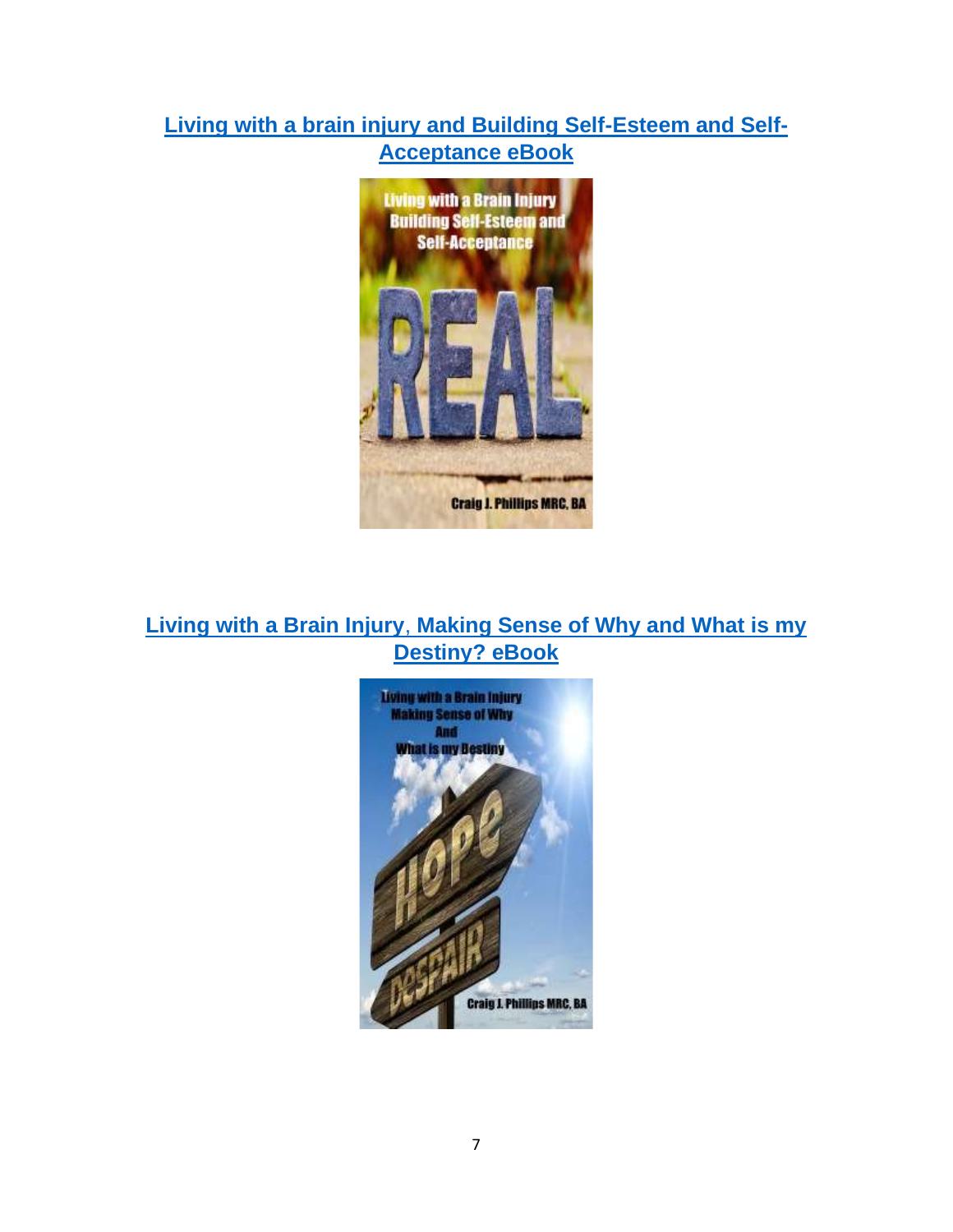# **[Living with a Brain Injury, What Helped Me to Stop being my Enemy](https://secondchancetolive.org/wp-content/uploads/2015/12/Living-with-a-Brain-Injury-What-Helped-me-to-Stop-Fighting-Against-Myself-and-Create-a-Life-for-Myself.pdf)  [and Create a life for Myself eBook](https://secondchancetolive.org/wp-content/uploads/2015/12/Living-with-a-Brain-Injury-What-Helped-me-to-Stop-Fighting-Against-Myself-and-Create-a-Life-for-Myself.pdf)**



# **[It's Never too Late to Create Hope eBook](https://secondchancetolive.org/wp-content/uploads/2019/04/Its-Never-too-Late-to-Create-Hope-eBook-7.pdf)**

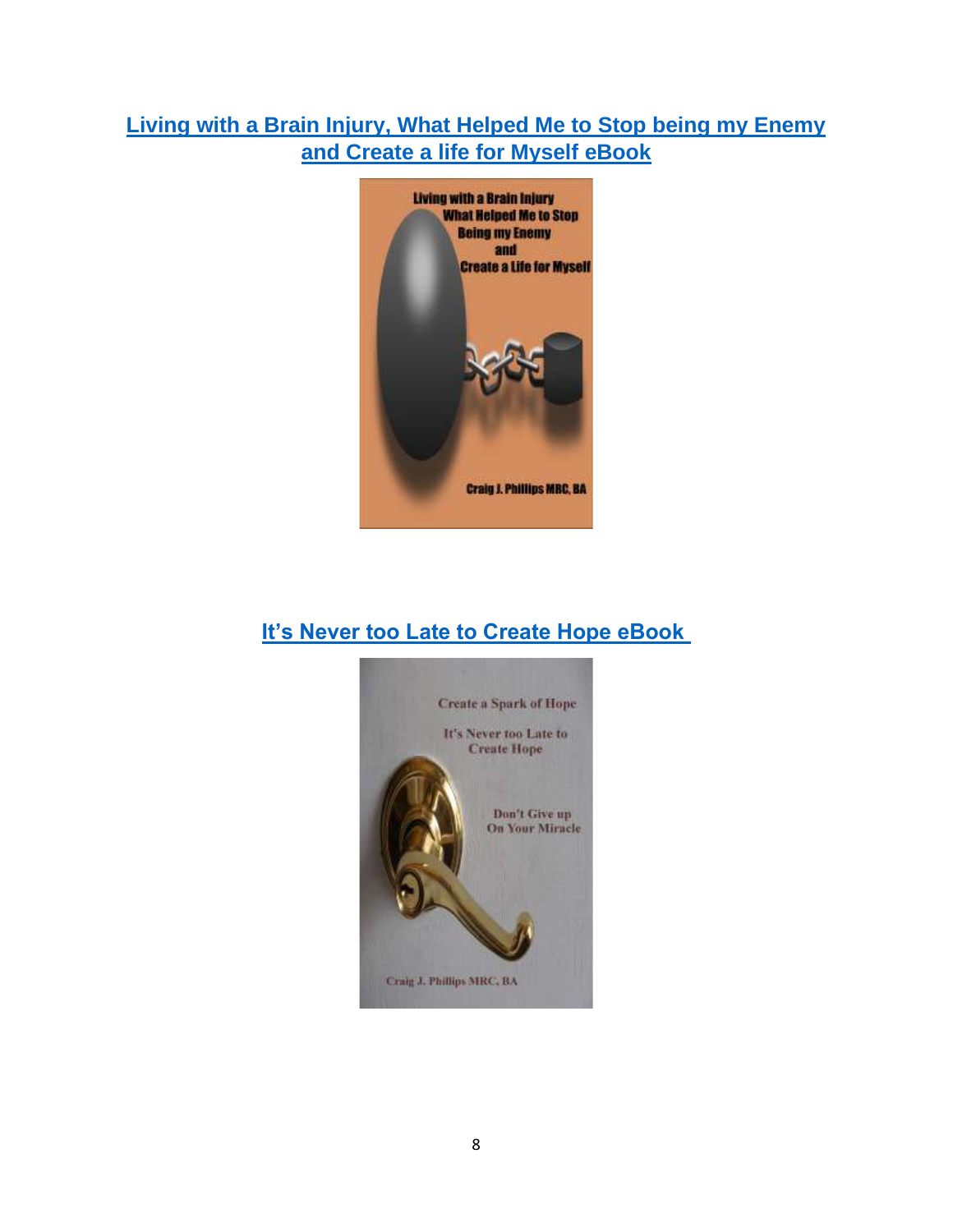# **[Moving Forward Following a Brain Injury eBook](https://secondchancetolive.org/wp-content/uploads/2016/04/Moving-Foward-Following-a-Brain-Injury-eBook-Final-Copy-5.pdf)**



# **[Living with a Brain Injury and Taking Care of Ourselves eBook](https://secondchancetolive.org/wp-content/uploads/2016/11/Living-with-a-Brain-Injury-and-Learning-to-Take-Care-of-Ourselves-eBook-Updated-3.pdf)**

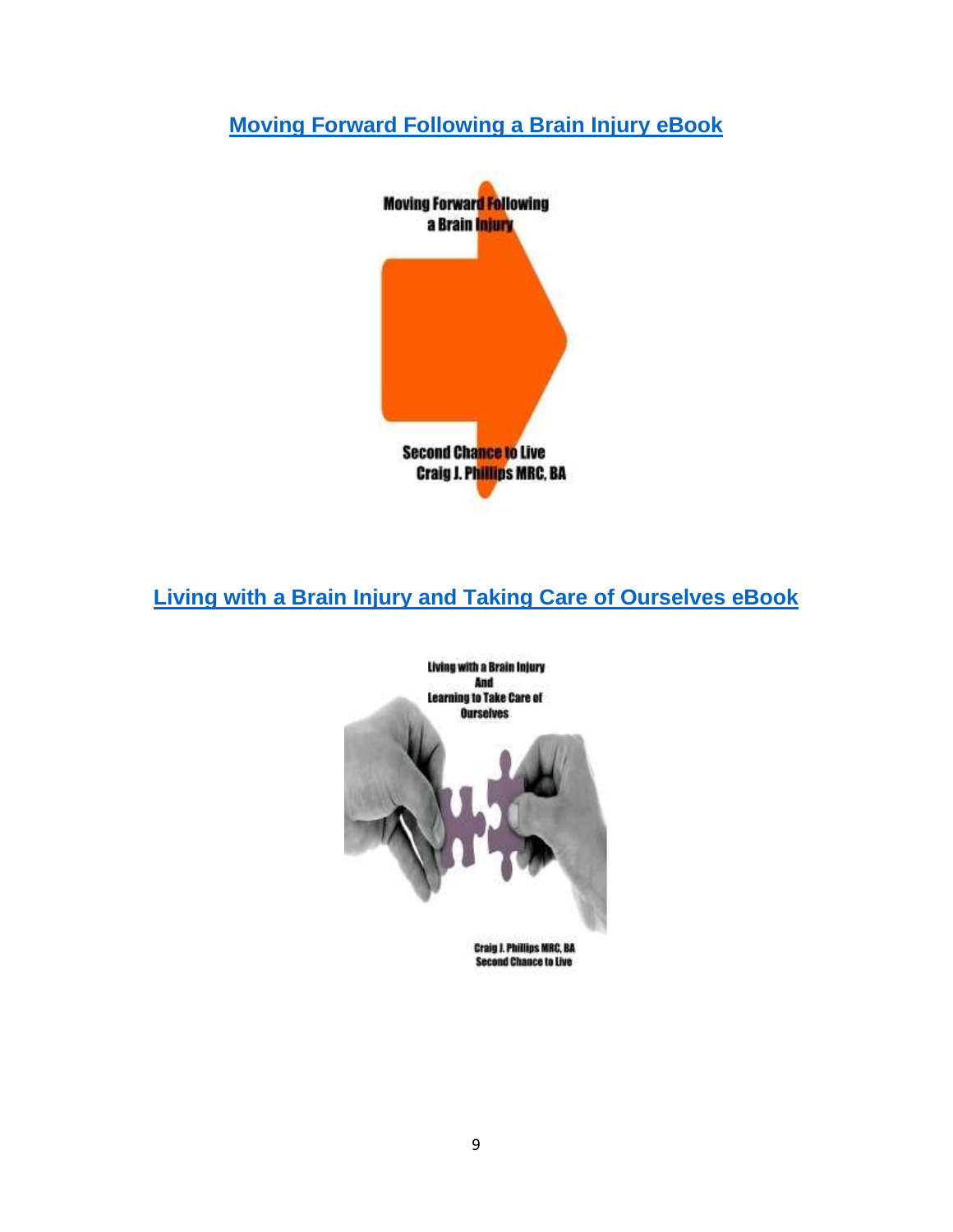# **[Having a Relationship with Myself and Other People after a Brain](https://secondchancetolive.org/wp-content/uploads/2016/11/Relationships-after-a-Brain-Injury-Video-Presentation-2-e-Book.pdf)  [Injury Video Presentations eBook](https://secondchancetolive.org/wp-content/uploads/2016/11/Relationships-after-a-Brain-Injury-Video-Presentation-2-e-Book.pdf)**



**Having a Relationship with Myself** 

**Craig J. Phillips MRC, BA Second Chance to Live** 

## **[Celebrating Success after a Brain Injury Video Presentations eBook](https://secondchancetolive.org/wp-content/uploads/2016/12/Celebrating-Success-After-Experiencing-a-Brain-Injury-Video-Presentations-eBook-5.pdf)**

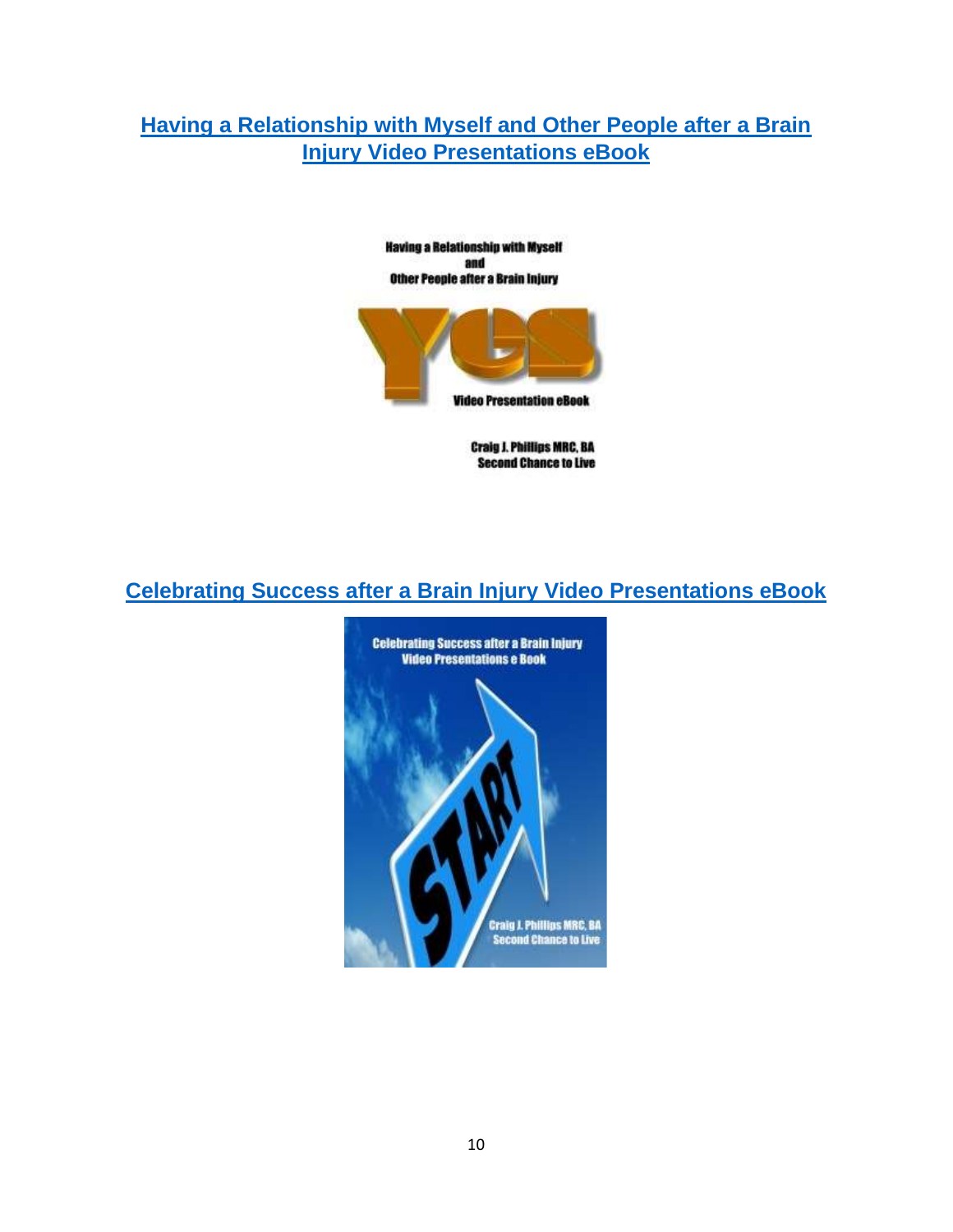## **[Avoiding the Trap of Our Brain Injury e Book for PDF File](https://secondchancetolive.org/wp-content/uploads/2020/12/Avoiding-the-Trap-of-Our-Brain-Injury-e-Book-for-PDF-File.pdf)**



Craig J. Phillips MRC, BA **Second Chance to Live** 

## **[Don't Let Anyone Tell You \(Including Yourself\) that… Video](https://secondchancetolive.org/wp-content/uploads/2021/02/Dont-Let-Anyone-Tell-You-ncluding-Yourself...Video-Presentation-e-Book.pdf)  [Presentation e Book](https://secondchancetolive.org/wp-content/uploads/2021/02/Dont-Let-Anyone-Tell-You-ncluding-Yourself...Video-Presentation-e-Book.pdf)**

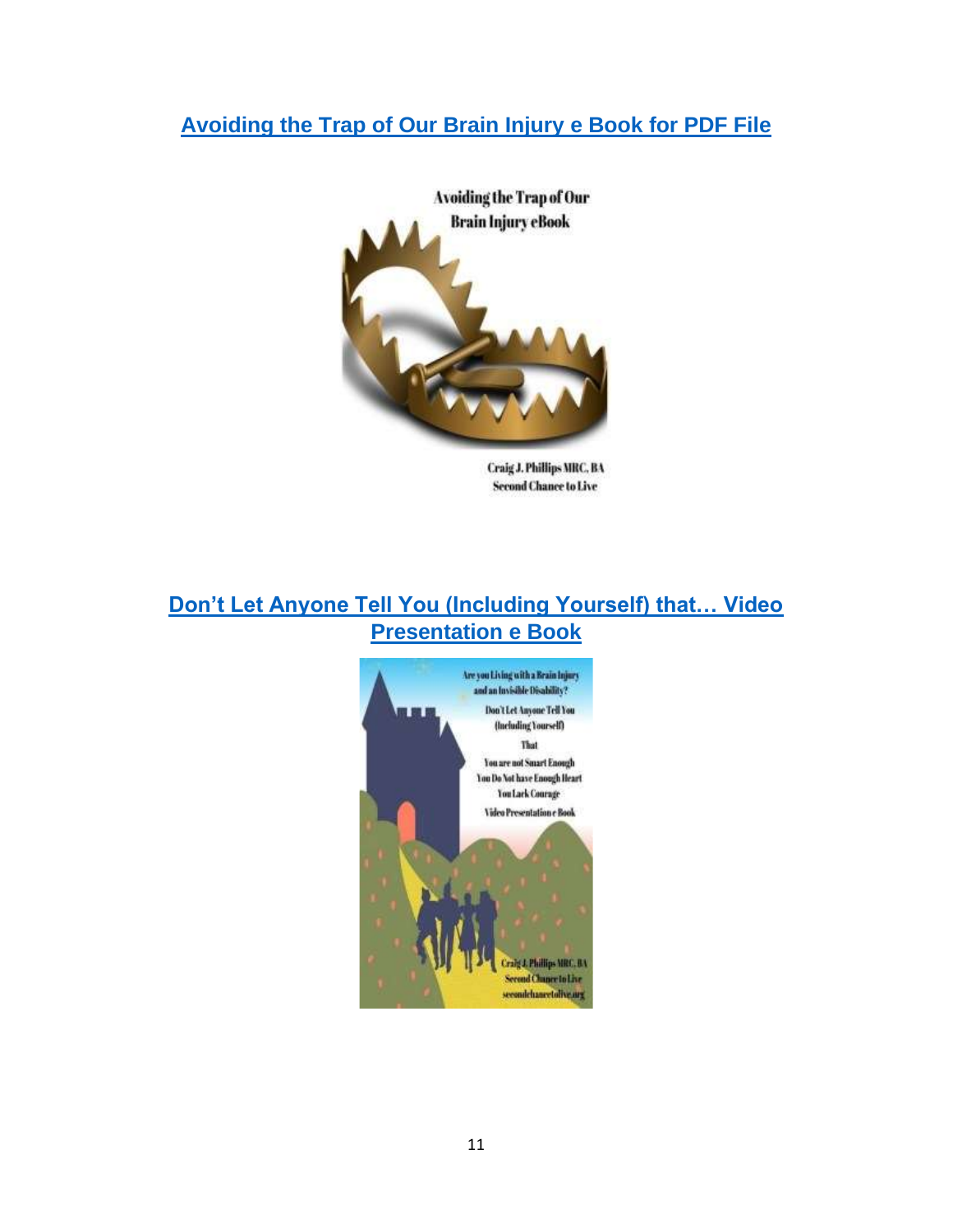# **12 Ways to Enhance Our Lives, Well-Beings and Relationships after a Brain Injury and Stroke**



## **Through my process and on my journey, I have discovered different ways that have helped me to create hope. Create hope in my life, my well-being and in my relationships.**

In the process of using these ways I have discovered my purpose, created my new normal, improved my brain/body connection and have learned how to be an advocate.

**These ways may also help you to create hope your life, well-beings and relationships. In the process discover your purpose, create your new normal, improve your brain/body connection and help you to be an advocate.**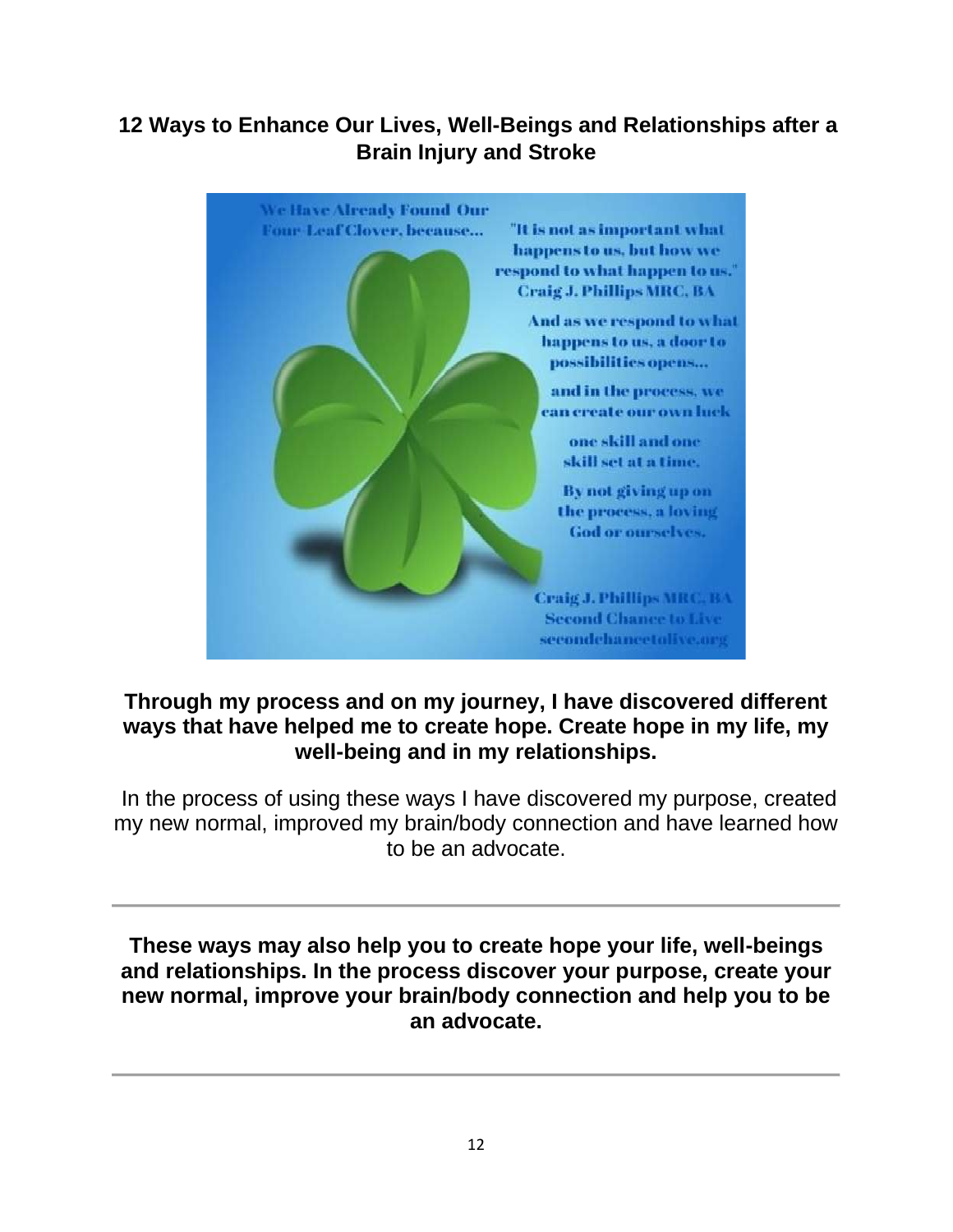#### **You don't have to do everything**

## **"When one door of happiness closes another door opens, but so often we look at the close door that we do not see the one which has been opened for us." Helen Keller**

**"I am only one, but still, I am one. I cannot do everything, but still, I can do something; and because I cannot do everything, I will not refuse to do something that I can do." Helen Keller**

## **12 Ways that have Empowered my Life, Well-being and Relationships in my Ongoing Brain Injury Recovery Process**

1- Admitted that we are powerless over the impact and effects of our brain injury and invisible disability. That our lives have forever changed because of our brain injury. Although we are powerless over the impact of our brain injury and our invisible disability, we are not helpless. As a result, we no longer need to feel like a victim or that we are helpless because of our brain injury or our invisible disability.

2- Came to believe that a power greater than ourselves could help us to accept what we are powerless to change (the impact of our brain injury and our invisible disability). Consequently, we can rely on the power that many of us have found to be God. We can rely on a loving God to help us to stop sabotaging and undermining our lives, well-beings and relationships by trying not to be impacted by a brain injury. We can rely on a loving God to help us to accept ourselves and to create a good life for ourselves.

3-With the awareness that we need this power in our lives, we can make a decision to ask Him to lead and guide our process and journey. We no longer have to figure things out on our own. Instead, we can ask Him to help us own our power. Own our power as an individual living with a brain injury and an invisible disability. Own our power through what we can do, not what we can't do. Own our power (what is in our power to control) in our mind, body, spirit, soul and emotions in ways that work for us, a little at a time and one day at a time.

4- With the help of a loving God, we can begin to examine areas of our lives that no longer work for us. That undermine and sabotage our lives,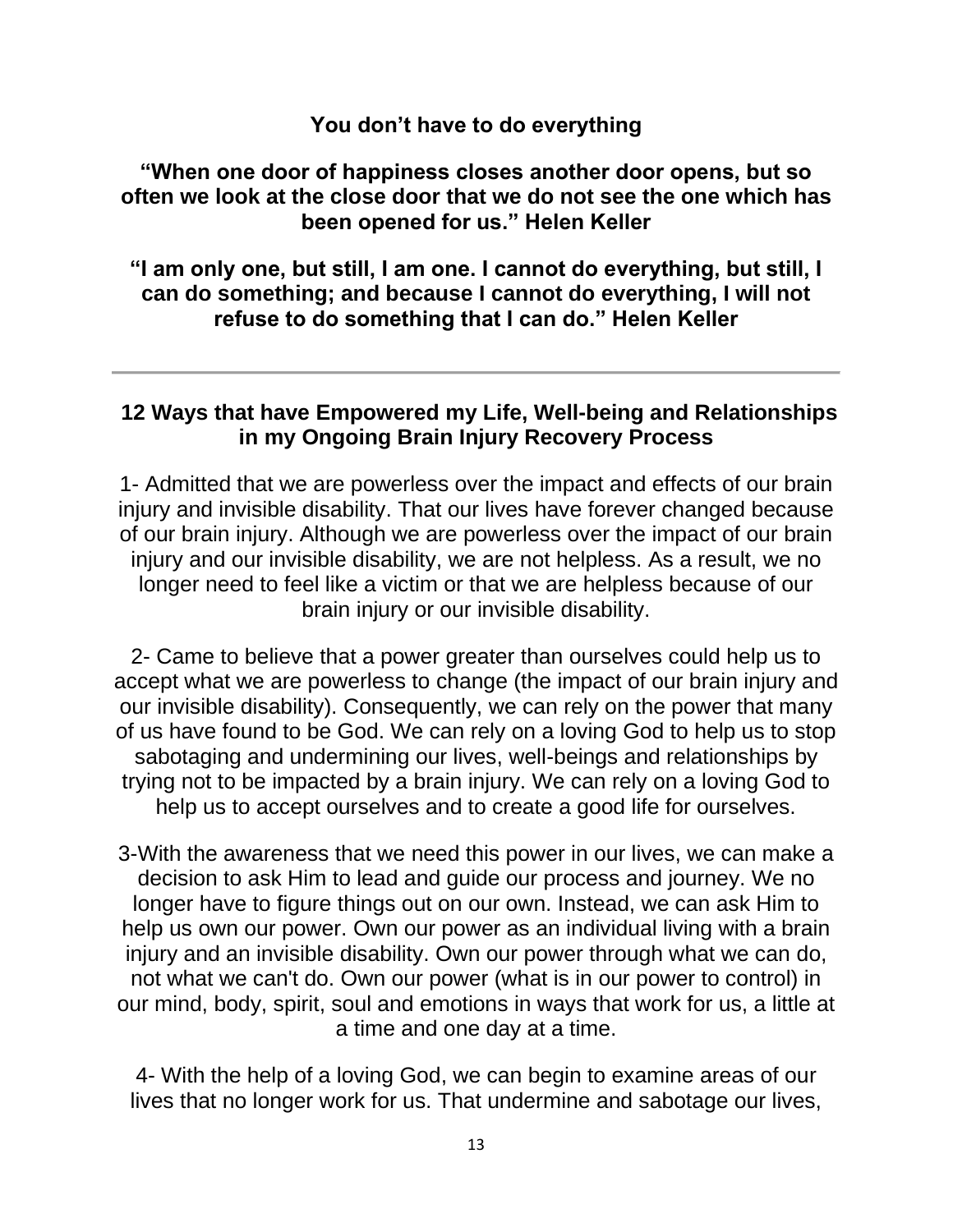our well-beings and our relationships. With the help of a loving God, we can look for patterns. Patterns such as defense mechanisms in which we defend, answer and explain what we can't do. Patterns that keep you and I feeling like a victim of our brain injury, an invisible disability and our circumstances.

5- We no longer have to remain isolated because of what we are no longer able to accomplish with our lives. By admitting to ourselves, a loving God and another person what we are unable to accomplish, we can come out of the shadows of isolation and break free from feelings of alienation. Alienation from ourselves, a loving God and other people because of what we cannot accomplish. In the process, we can learn how to trust, again. Trust a loving God, ourselves and other people.

6- Through being sick and tired of being sick and tired of getting the same results, we become willing to try something different. Try something different to get different results. Through being willing, we can ask a loving God to help us to stop doing things that no longer work. In the process, we become entirely ready to let go of what no longer works for us.

7- Through being ready to let go of what no longer works for us, we can be actively involved in the process of discovering how to use our gifts, talents and abilities in ways that will work for us. We can humbly ask a loving God to help us in this process of this self-discovery. In the process of letting go and discovering what works for us we can have peace in our lives and relationships.

8- Through letting go of what no longer works we can pursue what works for us. We can stop being a prisoner to our deficits and imitations. As a result, we can stop fighting with and against ourselves by trying to prove that we do not have those deficits and limitations. We can become the individual that we decide to be in our lives.

9- We can let go of the life that we had planned to create the life that works for us. In the process, we can learn how to own the power in our mind, body, spirit, soul and emotions. We can create our new normal in ways that work for us through our mind, body, soul, spirit and emotions.

10 - We don't have to figure out everything will fit together as we seek to own the power in our mind, body, spirit, soul and emotions. Instead, we can